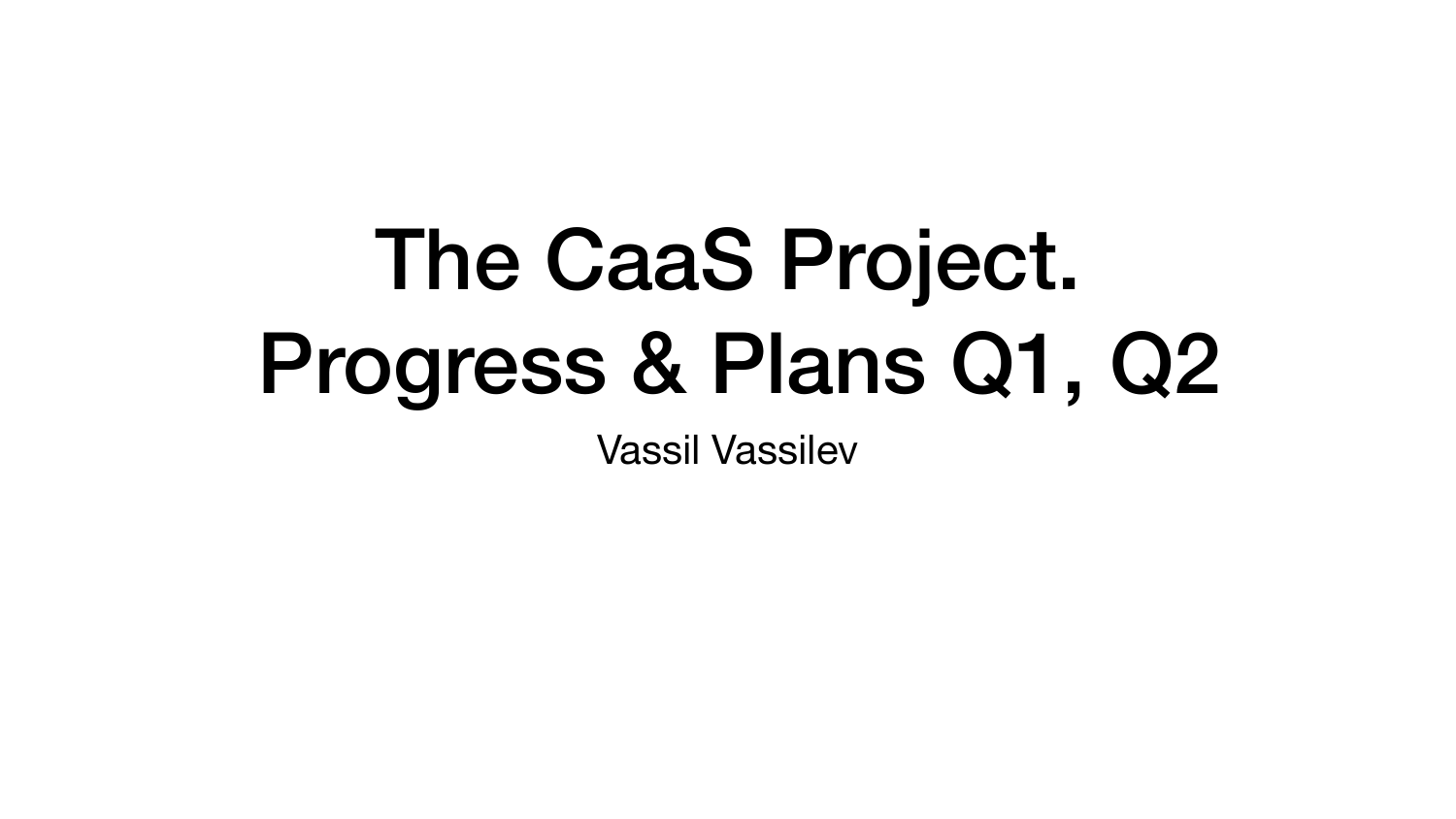# Project Goals

- Support for incremental compilation (clang::libInterpreter, Clang-Repl)
- Language interoperability layer (cppyy, libInterOp)
- Heterogeneous hardware support (offload execution, clad demonstrator)
- Use case development & community outreach (tutorial development, demonstrators)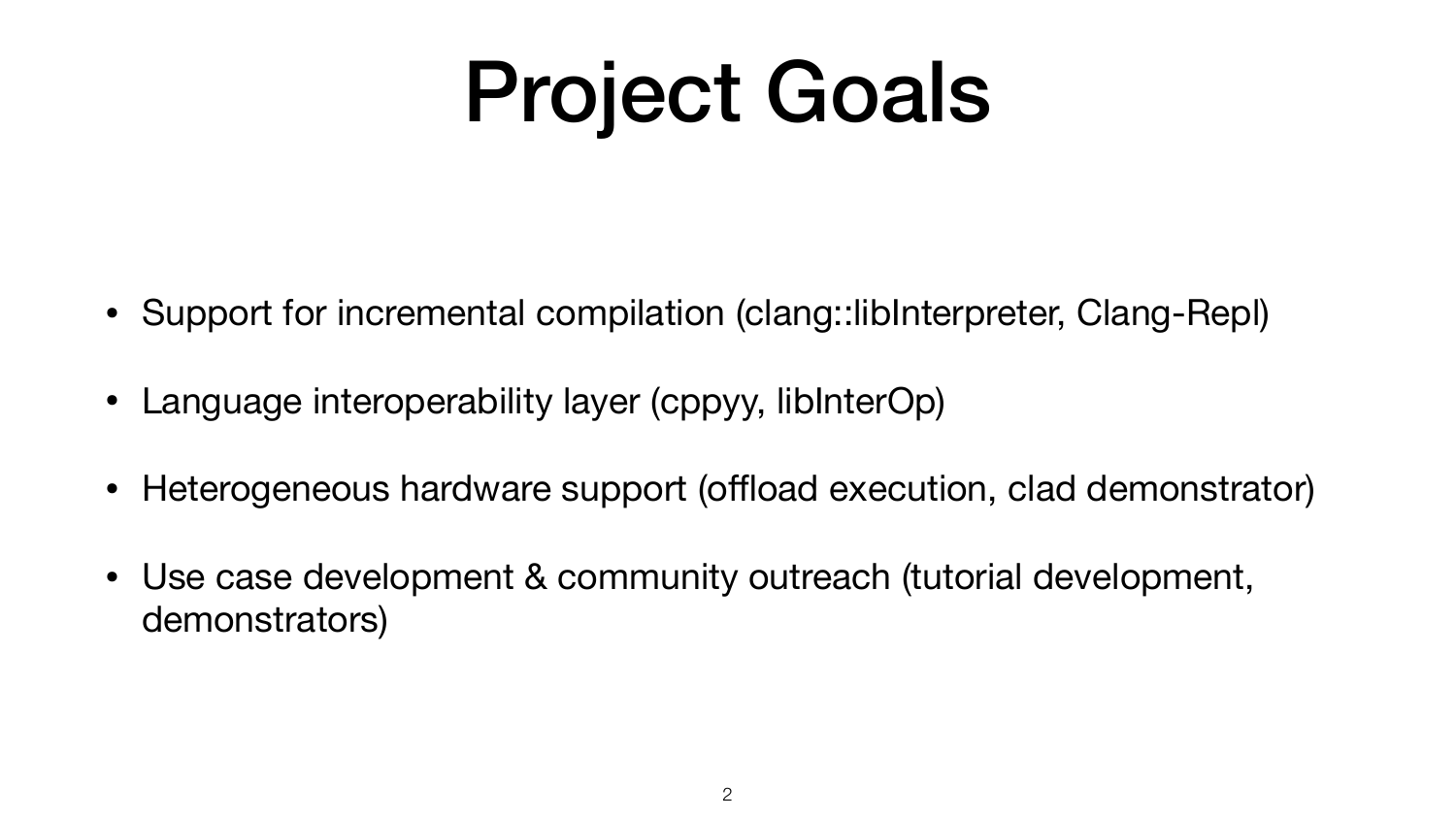# Project Goals

| In $[1]:$ struct S { double val = 1.;                                                                                         |
|-------------------------------------------------------------------------------------------------------------------------------|
| In [2]: from libInterop import std<br>python $vec = std.vector(S)$                                                            |
| In $[3]:$ print(python_vec[0].val)                                                                                            |
|                                                                                                                               |
| In $[4]$ : class Derived(S)<br>def __init (self):<br>$self.val = 0$<br>$res = Derived()$                                      |
| In [5]: global void sum array(in<br>for (int i = 0; i < n; i+<br>// Init N=1M and $x[i] = 1.f$<br>sum array<<<1, 1>>>(N, x, & |

Enable bi-directional language communication capable of controlling accelerator hardware



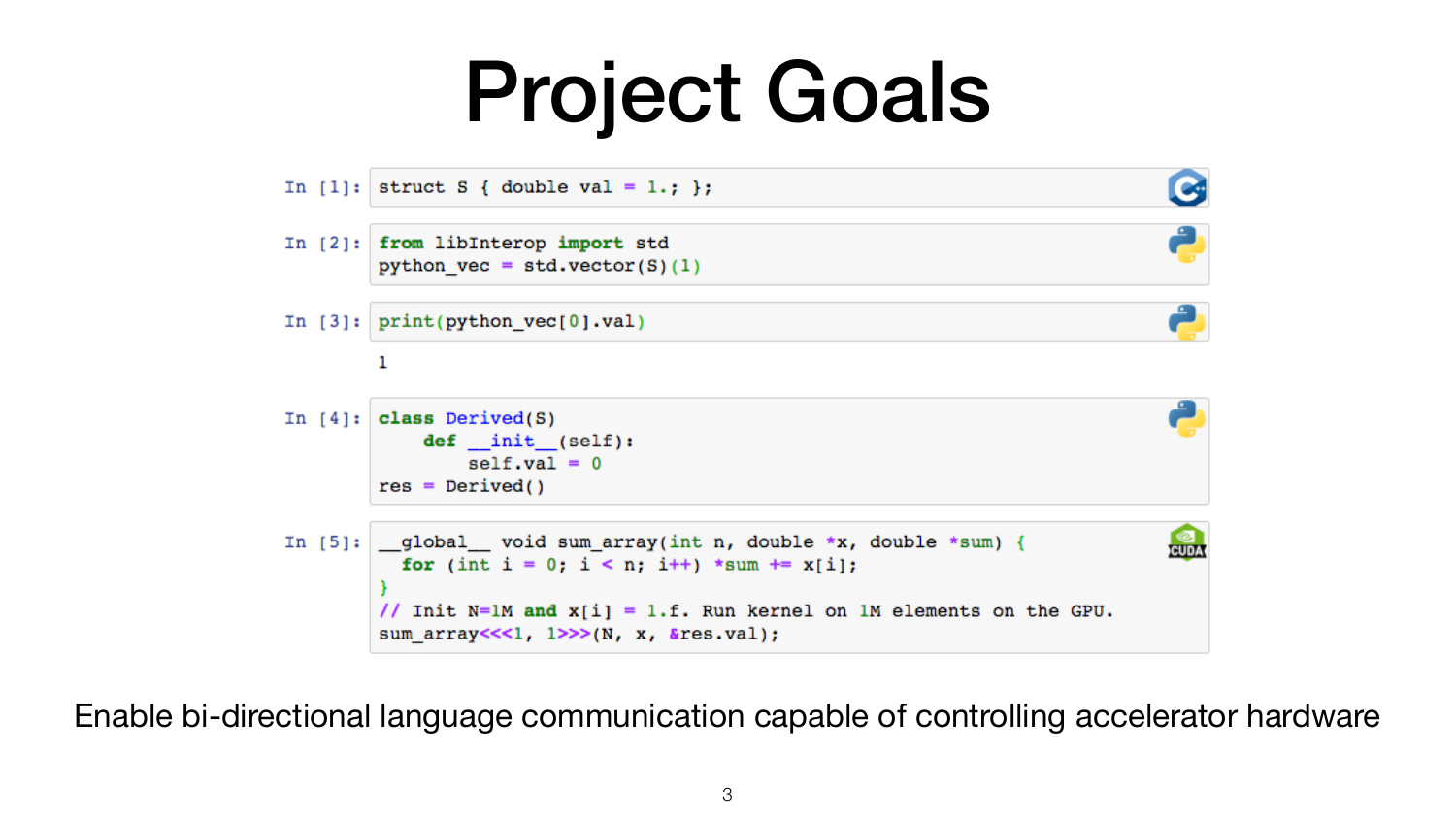## Project Goals





Reroute the cling-based ecosystem more to llvm upstream

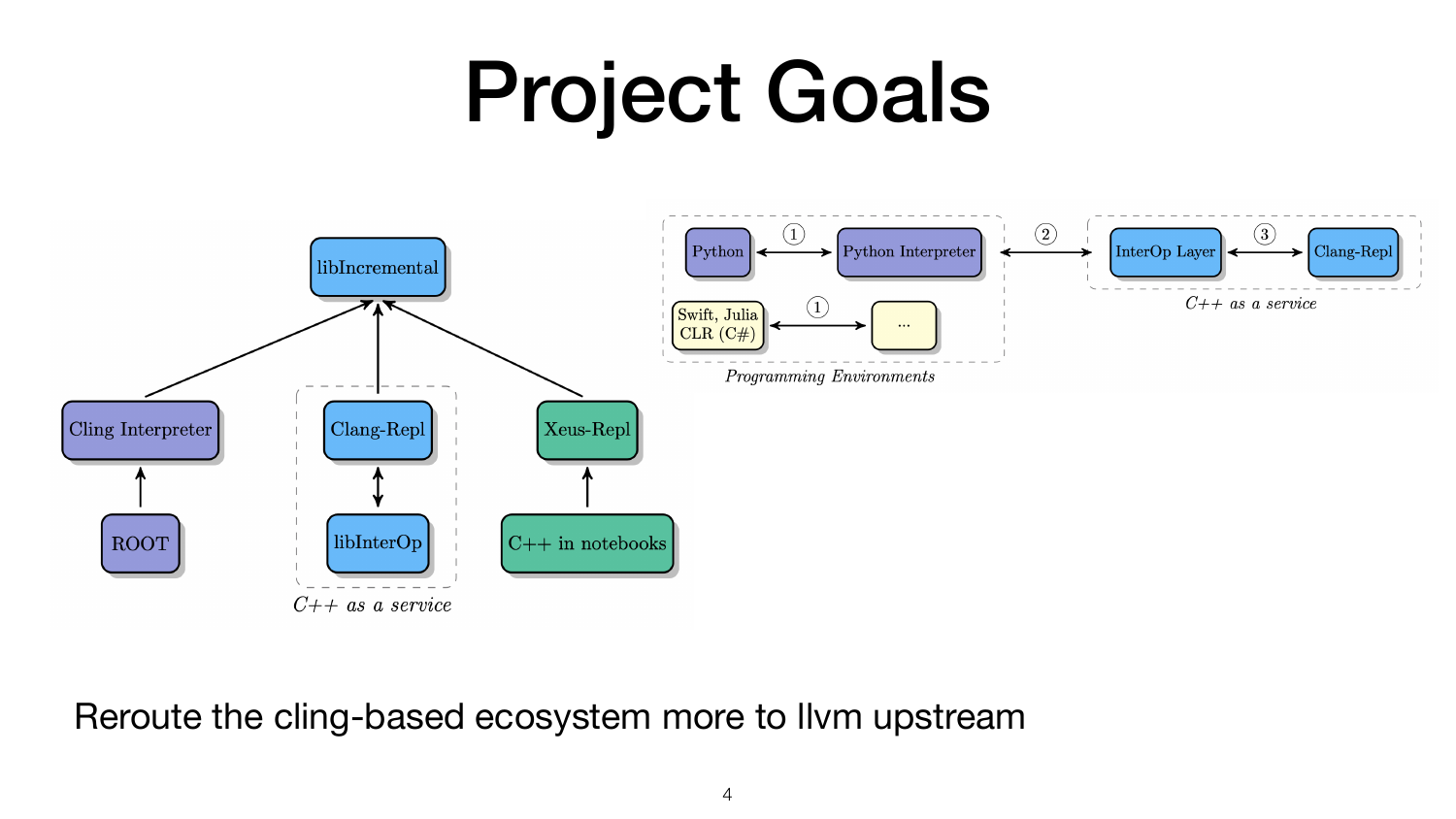# Q1 Progress

- 1. [Q1/VV] Upgrade to LLVM 13 90% complete
- 2. [Q1/VV ] Update Cling to use more of LLVM13 60% complete (depends on 1.)
- 3. [Q1/DL] Construct simple patches to upstream [dashboard](https://docs.google.com/spreadsheets/d/1BfQc4lzUFo3p162PJkA3InwiqVgRAbVQSvc0fNVA3n0/edit?usp=sharing) to track  $-100\%$  complete
- 4. [Q1-Q4/VV, GS, BK] Upstream Cling-specific patches 0% complete
- 5. [Q1-Q4/DL] Keep track of Cling SLoC Q1 50 files changed, 695 insertions(+), 1167 deletions(-)
- 6. [Q1/II] ACAT proceedings sent for review
- 7. [Q1/PA] Support Tensors and showcase differentiation of Eigen entities 50% complete
- 8.[Q1/GS] Deliver error estimation talk at SIAM incl the req. development— complete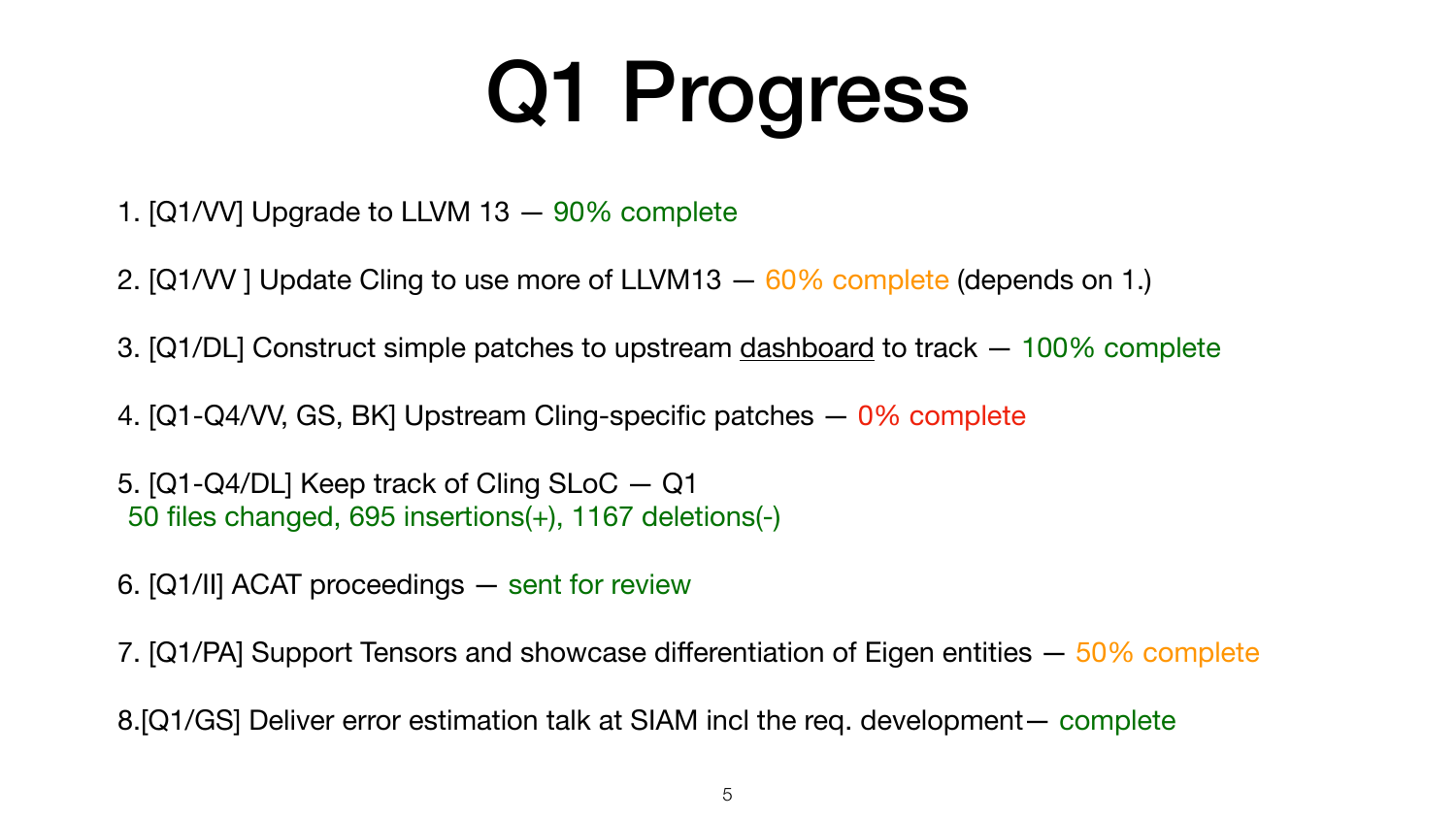# Carry-over for Q2

*The python interpreter provides C API which allows to expose itself and switch to writing python code on the*  prompt. In ROOT this happens via TPython::Prompt and we want the modern version of this for clang-repl.

The task is about extracting the common cases where we need a lot of boilerplate code and provide *abstractions for it. For example, the mechanism to call functions in a uniform way (currently done with* 

*The task is about transforming the various ROOT Meta layer calls to their underlying clang/cling analogs* 

- 1. Connect Clang-Repl to the Python Interpreter  $-$  Q1/BK  $\rightarrow$  Q2/II
- 2. Rebase cppyy to use cling-only interfaces (making cppyy ROOTindependent) —  $Q1/BK \rightarrow Q2$
- 3. Define a set of new classes which handle what's needed (eg TClingCallFunc,  $etc$ ) — Q1/BK  $\rightarrow$  Q2 *TClingCallFunc) needs to modernized into its own ROOT-independent entity in libInterOp*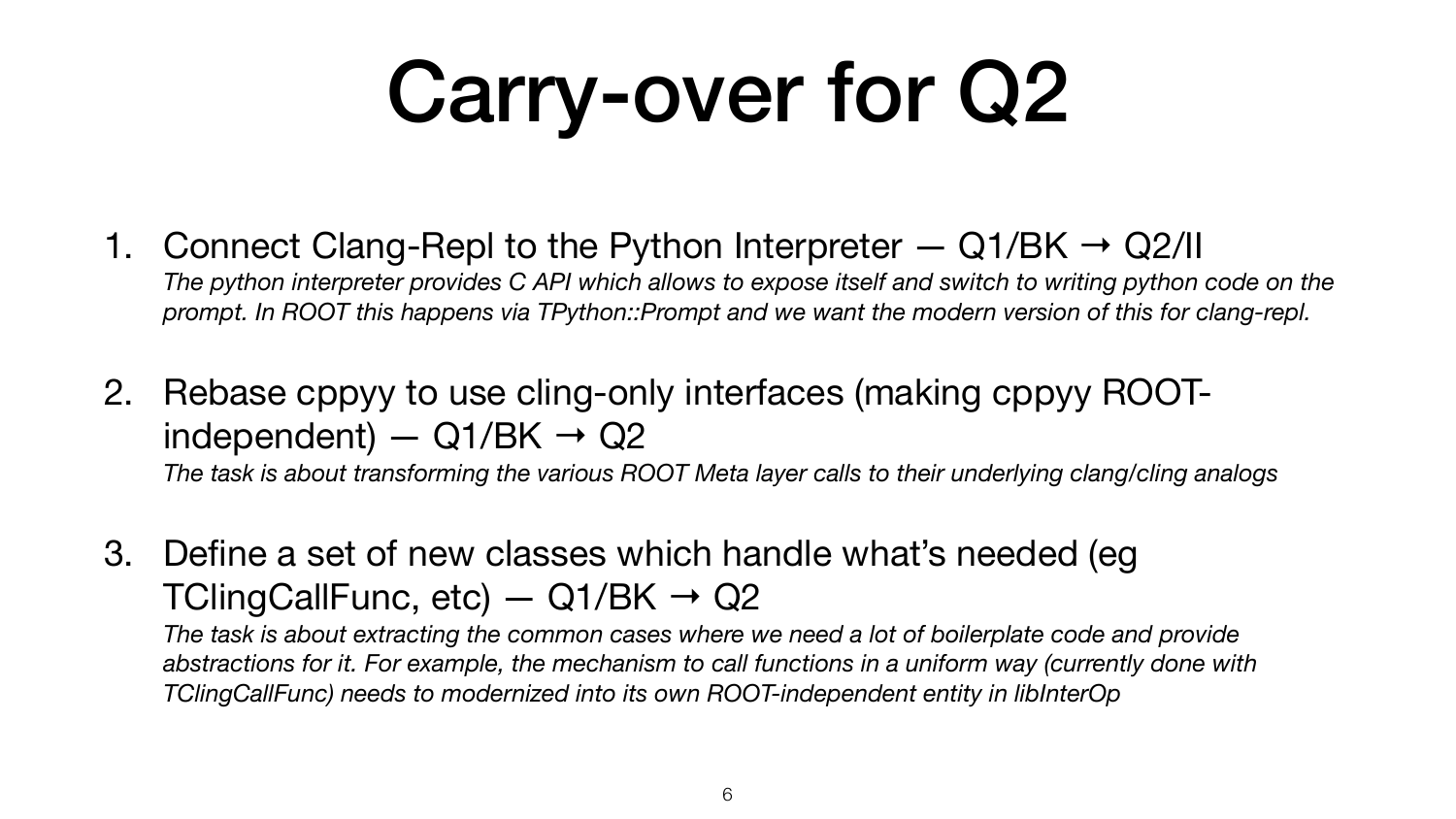# Carry-over for Q2

## 9. Connect libinterOp with clang-repl (see 6)  $-$  Q1/BK  $\rightarrow$  Q2 *The python interpreter provides C API which allows to expose itself and switch to writing python code on the prompt. In ROOT this happens via TPython::Prompt and we want the modern version of this for clang-repl.*

- 10. Improve test cases and demonstrators  $-$  Q1/II  $\rightarrow$  Q2
- 11. Differentiate CUDA kernels  $Q1/II \rightarrow Q2/PA$ ?
- $\rightarrow$  Q2

*The task is about updating the existing demonstrators and developing new ones given the advances in Clad.* 

12. Support Tensors and showcase differentiation of Eigen entities — Q1/PA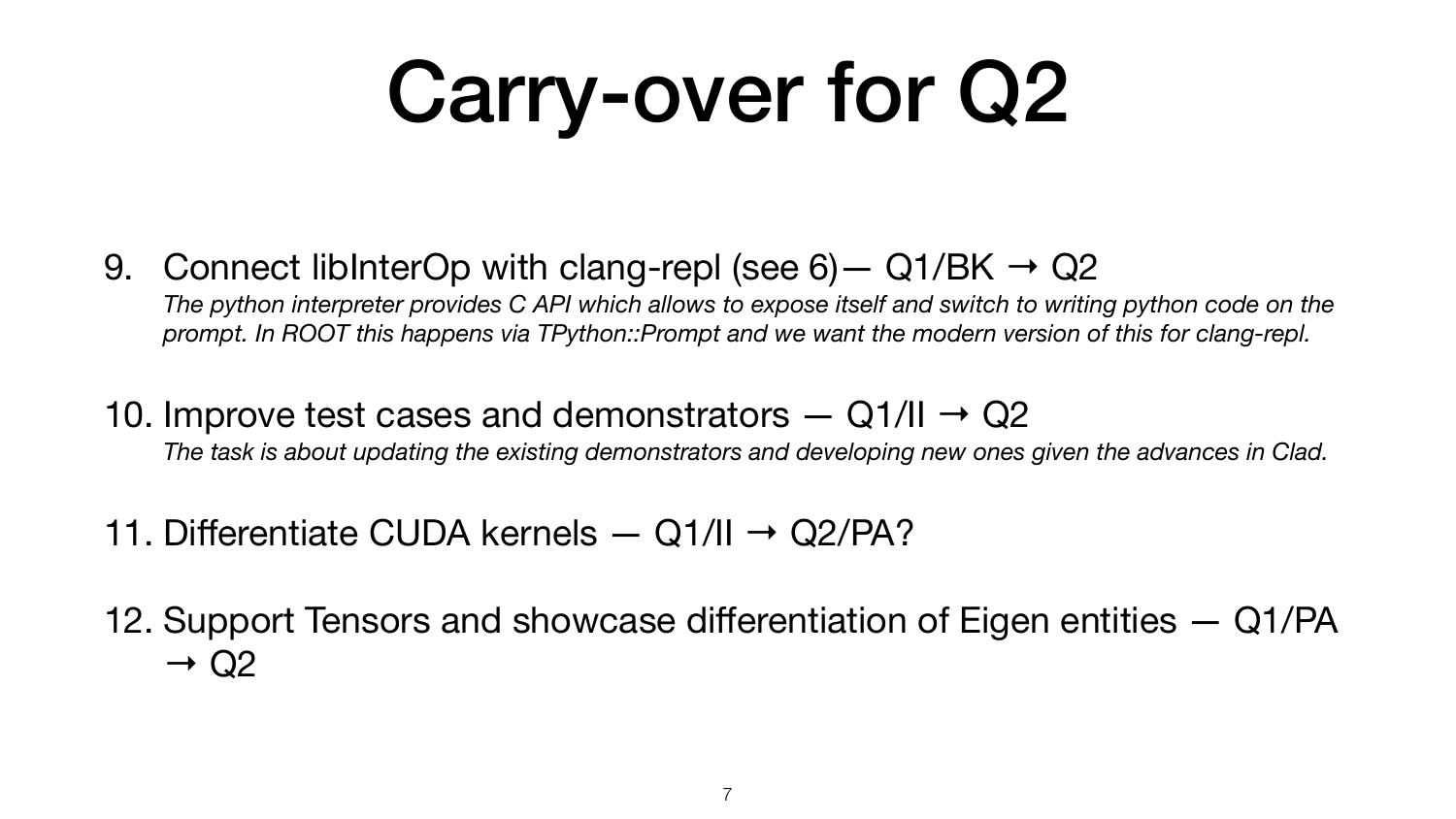## Plans for Q2

- 15. Implement in clang an extension to allow statements on the global scope Q2/VV
- 16. Add extensible value printing facility Q2/VV
- 17. Advance error recovery and code unloading Q2/PC *The task is to make clang-repl more robust when it comes to surviving from errors.*
- 18. Design and Develop a CUDA engine working along with C++ mode —Q2/II,SSP *The task is to improve and generalize the implementation of the PTX support in cling and demonstrate it in clang-repl.*
- 19. Rebase cppyy to use clang-repl/libInterpreter interfaces Q2/BK
- 20. Develop demonstrators (eg the one from the Jupiter mockup) Q2/BK
- 

21. Design and implement a backend capable of offloading computations to a GPGPU. Assess technical performance of gradient produced by Clad on GPGPU — Q2/II,VV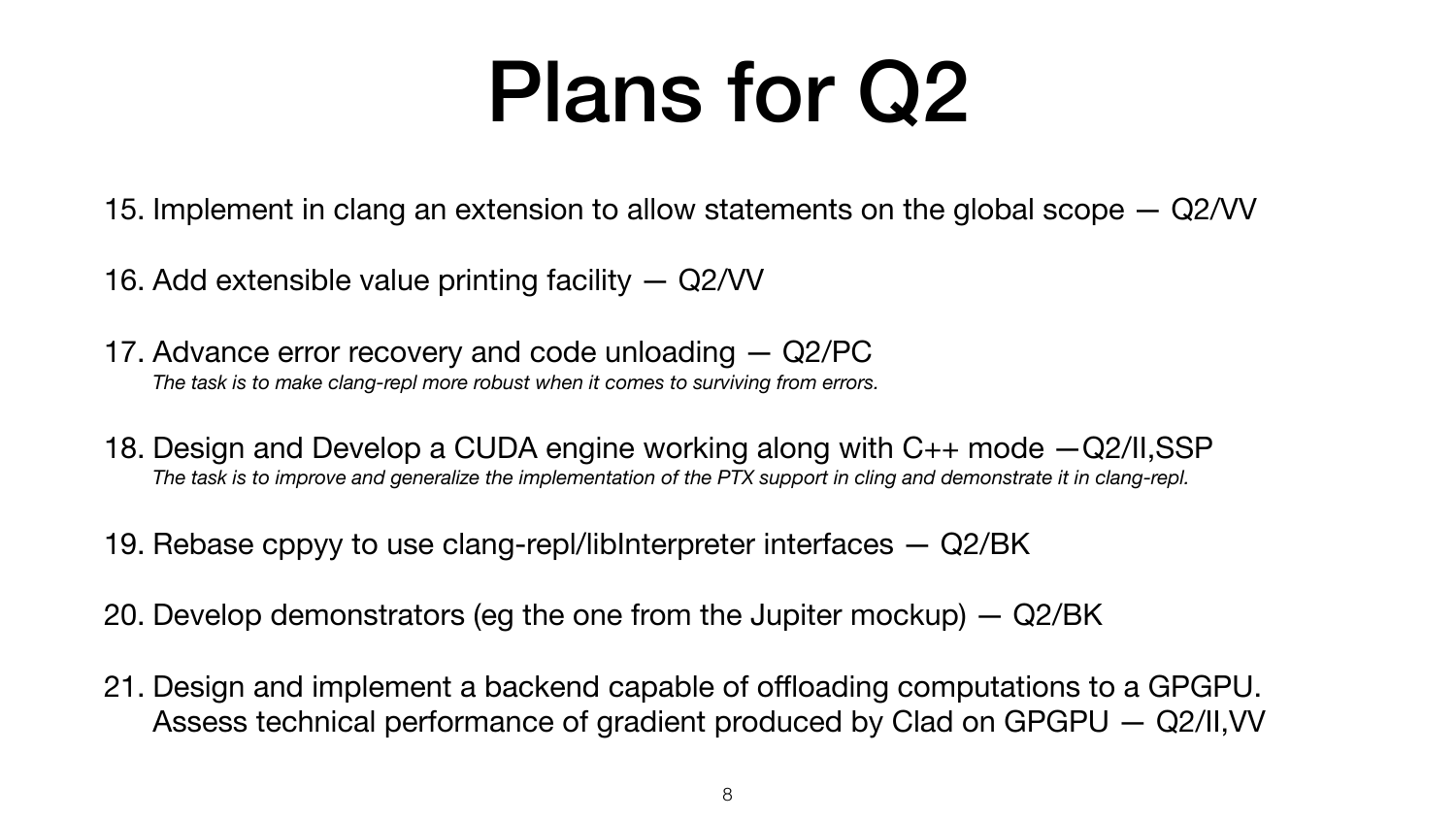## Plans for Q2

- 22. Add more clad benchmarks Q2/DL
- 23. Add extensible value printing facility  $-$  Q2/VV  $\rightarrow$  Q3
- 24. Write a paper on incremental C++ Q2/VV
- 25. Write a paper on AD for the aggregate types Q2/PA
- 26. Write an Error Estimation paper Q2/GS
-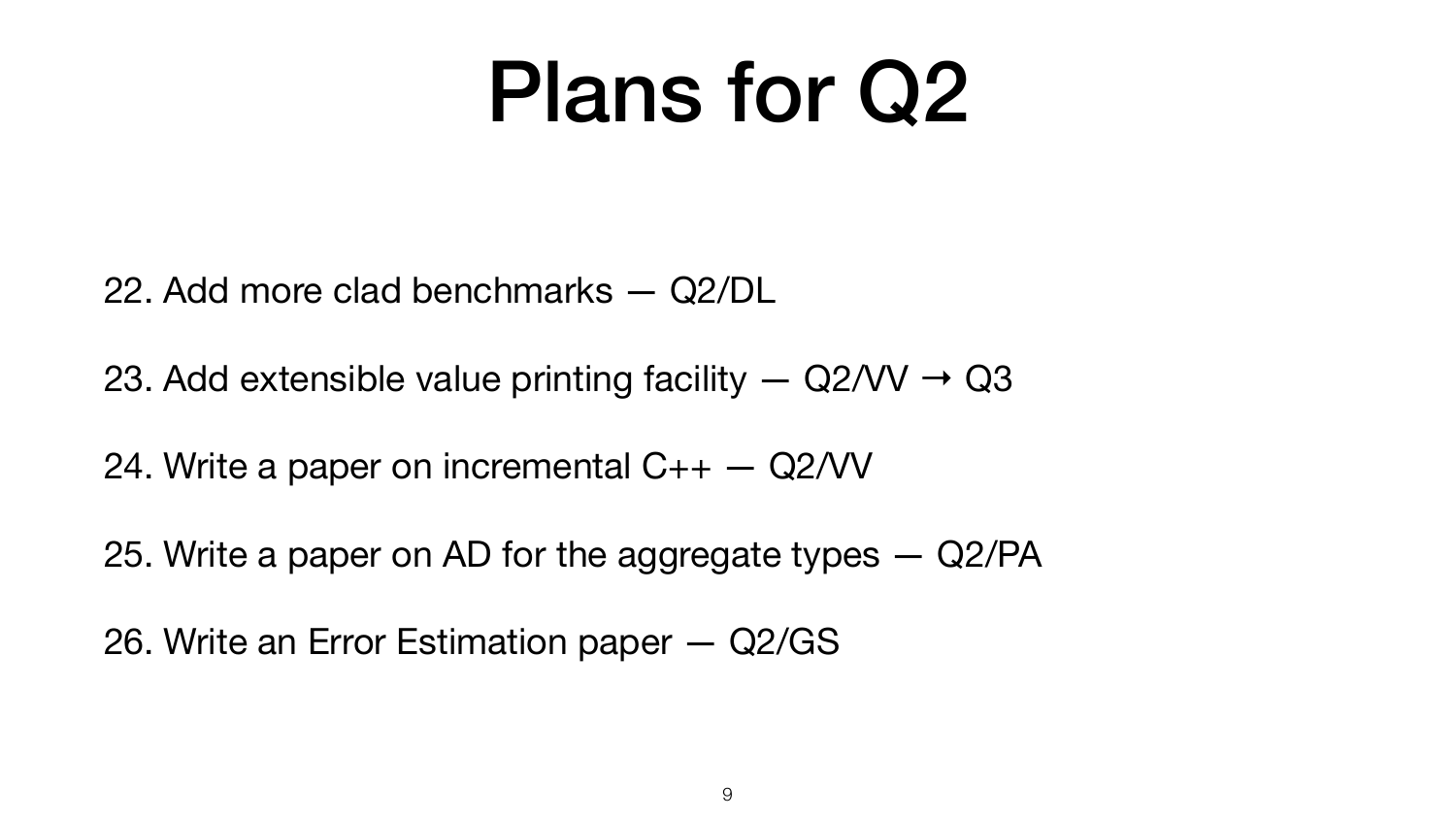## Extra Contributors

- Quite a bit of interest this year through IRIS-HEP, GSoC, GDOC and unfunded contributors
- More experienced people should help mentoring
- More clarity after May 20.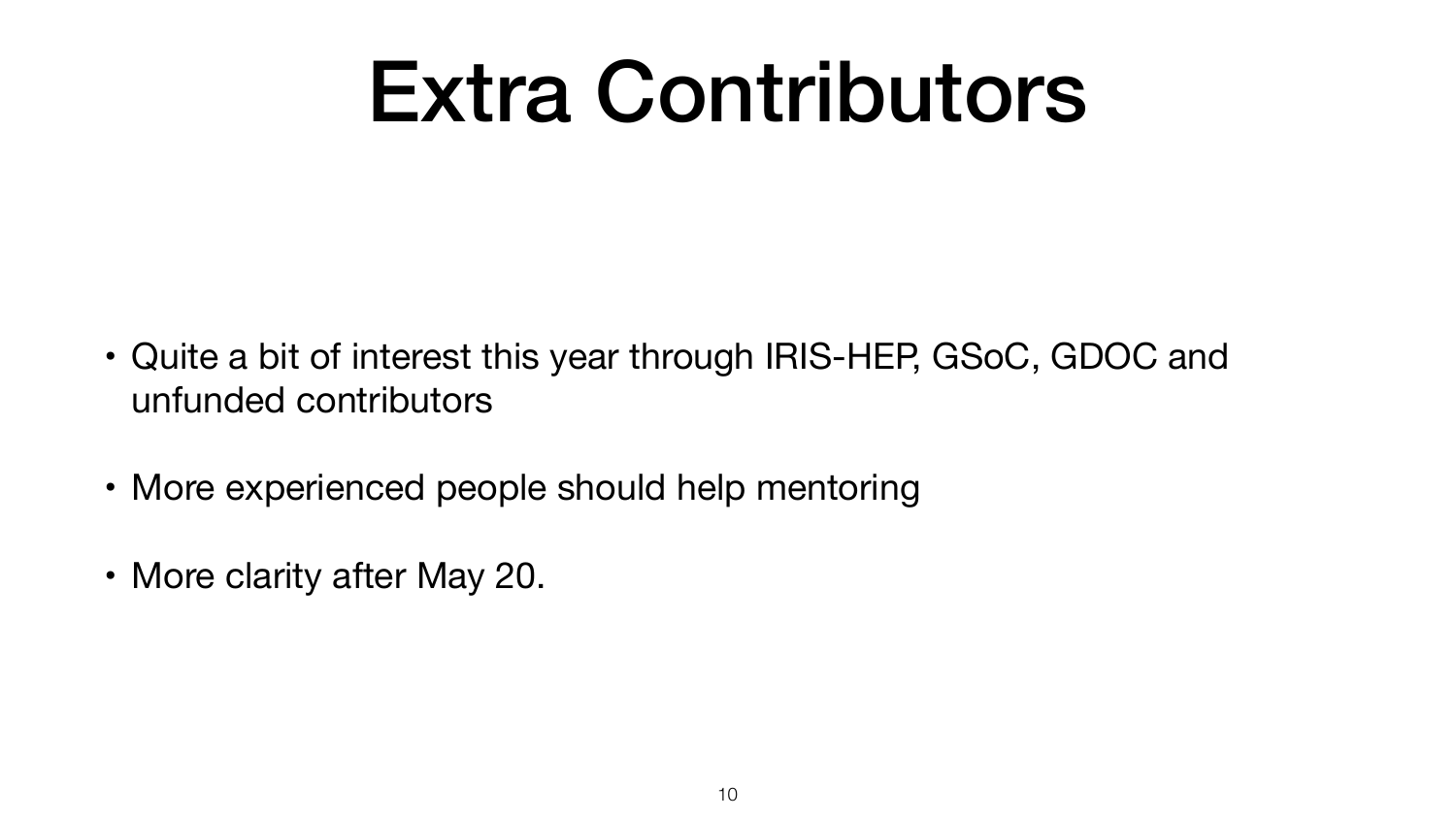Implement in clang an extension to allow statements on the global scope